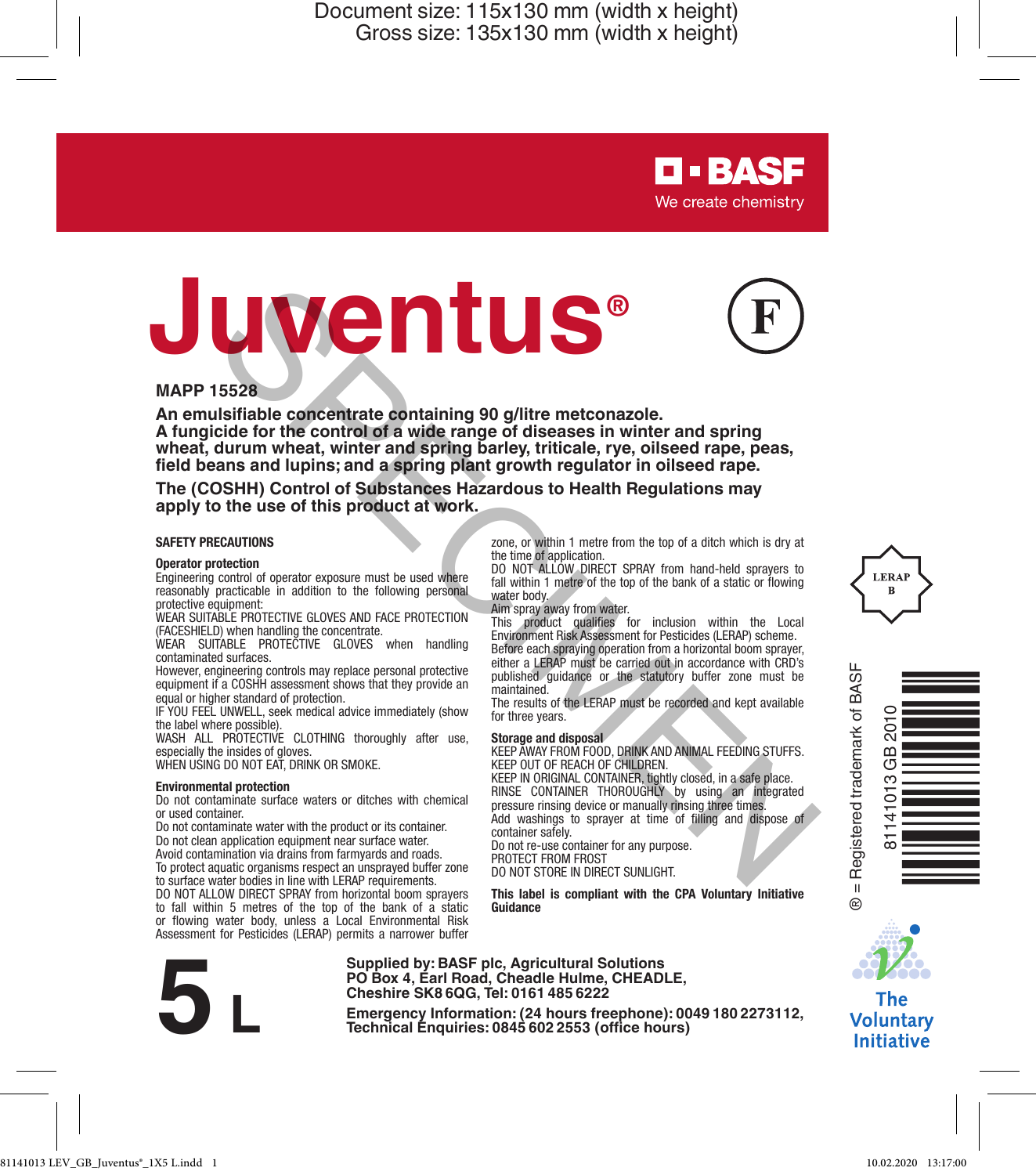## **Juventus®**

**An emulsifiable concentrate containing 90 g/litre metconazole.**

#### **Warning**

**Causes serious eye irritation. Suspected of damaging the unborn child. Harmful to aquatic life with long lasting effects.**



#### **IMPORTANT INFORMATION**

| Harmful to aquatic life with long lasting effects.<br>Wear protective gloves/clothing/eye protection.<br>Obtain special instructions before use.<br>IF IN EYES: Rinse cautiously with water for<br>several minutes. Remove contact lenses, if<br>present and easy to do. Continue rinsing.<br>IF exposed or concerned: Call a POISON<br>CENTRE or doctor/physician.<br>Store locked up.<br>Dispose of contents/container to a licensed<br>hazardous-waste disposal contractor or collection<br>site except for empty clean containers which can be<br>disposed of as non-hazardous waste.<br>Contains metconazole and diethylene glycol.<br>To avoid risks to human health and the environment,<br>comply with the instructions for use. |                                |                                       |                                                                                   |  |
|------------------------------------------------------------------------------------------------------------------------------------------------------------------------------------------------------------------------------------------------------------------------------------------------------------------------------------------------------------------------------------------------------------------------------------------------------------------------------------------------------------------------------------------------------------------------------------------------------------------------------------------------------------------------------------------------------------------------------------------|--------------------------------|---------------------------------------|-----------------------------------------------------------------------------------|--|
| <b>IMPORTANT INFORMATION</b>                                                                                                                                                                                                                                                                                                                                                                                                                                                                                                                                                                                                                                                                                                             |                                |                                       |                                                                                   |  |
| below:                                                                                                                                                                                                                                                                                                                                                                                                                                                                                                                                                                                                                                                                                                                                   |                                |                                       | FOR USE ONLY AS AN AGRICULTURAL FUNGICIDE and PLANT GROWTH REGULATOR, as directed |  |
| Crop                                                                                                                                                                                                                                                                                                                                                                                                                                                                                                                                                                                                                                                                                                                                     | <b>Maximum Individual Dose</b> | <b>Maximum Total Dose Per</b><br>Crop | <b>Latest Time of Application</b>                                                 |  |
| Winter wheat, Spring wheat,<br>Durum wheat. Winter barley.<br>Spring barley, Triticale and Rye                                                                                                                                                                                                                                                                                                                                                                                                                                                                                                                                                                                                                                           | 1.0 litre product/ha           | 2.0 litres product/ha                 | Up to and including GS 71<br>(caryopsis watery ripe stage)                        |  |
| Oilseed rape                                                                                                                                                                                                                                                                                                                                                                                                                                                                                                                                                                                                                                                                                                                             | 0.8 litres product/ha          | 1.6 litres product/ha                 | 10% of pods at final size                                                         |  |
| Combining peas, Vining peas,<br>Field beans and Lupins                                                                                                                                                                                                                                                                                                                                                                                                                                                                                                                                                                                                                                                                                   | 0.8 litres product/ha          | 1.6 litres product/ha                 | 14 days before harvest                                                            |  |

#### **Other specific restrictions.**

A minimum interval of 14 days must be observed between applications on oilseed rape, peas, beans and lupin. A minimum interval of 21 days must be observed between applications on cereals. To protect birds, only one application is allowed on cereals before GS 29 (end of tillering).

**READ THE LABEL BEFORE USE. USING THIS PRODUCT IN A MANNER THAT IS INCONSISTENT WITH THE LABEL MAY BE AN OFFENCE. FOLLOW THE CODE OF PRACTICE FOR USING PLANT PROTECTION PRODUCTS.**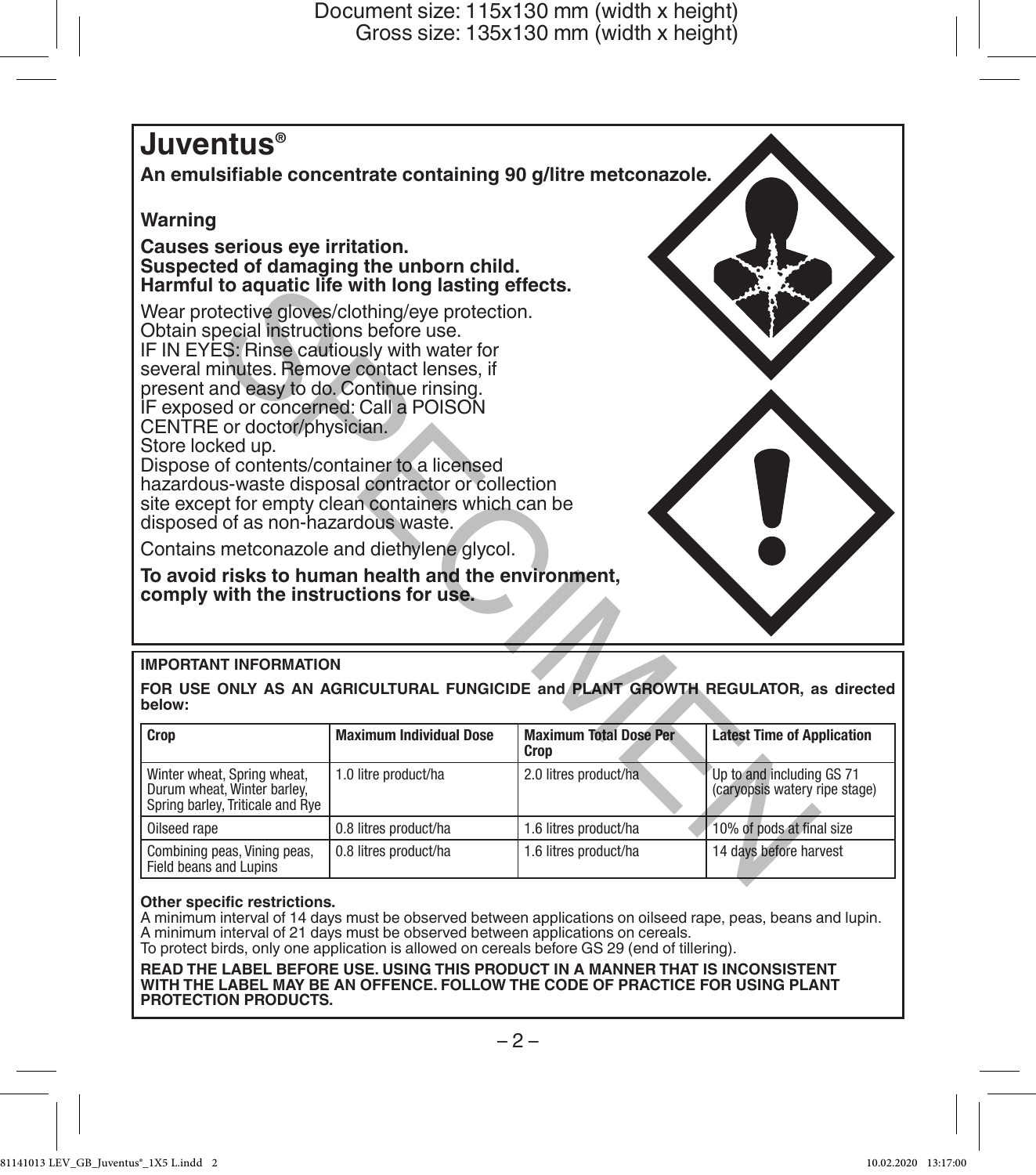## **DIRECTIONS FOR USE**

IMPORTANT: This information is approved as part of the Product Label. All instructions within this section must be read carefully in order to obtain safe and successful use of this product.

Juventus is a broad spectrum fungicide with curative and protectant activity, which can be used on all commercial varieties of winter and spring wheat, durum wheat, winter and spring barley, triticale and rye. Juventus can also be used on oilseed rape, field beans, combining and vining peas and lupins. When applied to oilseed rape in the spring, Juventus can provide plant growth regulation in the form of a reduction in crop height.

#### **Restrictions/Warnings**

Do not apply to oilseed rape crops that are damaged or stressed from factors such as previous product use, adverse weather conditions (e.g. drought, frost or waterlogging), nutrient deficiency or pest attacks.

Juventus is formulated specifically for use on oilseed rape and legumes. The addition of further adjuvants is not advised.

Juventus should not be applied with pyrethroids to flowering oilseed rape.

Ensure the sprayer is free from previous chemical residues that may harm the crop. Use of a detergent cleaner is advised before and after use.

Avoid spray drift on to neighbouring crops and field margins.

#### **Resistance Management**

Juventus contains metconazole, a DMI fungicide. Resistance to some DMI fungicides has been identified in Septoria leaf blotch (*Mycosphaerella graminicola*) which may seriously affect the performance of some products. For further advice on resistance management in DMIs contact your agronomist or specialist advisor, and visit the FRAG-UK website. if will be a final term of the solution of the solution of the solution peak and vining peas and lupins. When applied to oilseed rape in the can provide plant growth regulation in the form of a reduction in crop<br>provide pl

Cereal Powdery mildew strains with decreased sensitivity to triazoles are common in the UK. Where these occur or develop, Juventus may not give satisfactory control.

For crop/pathogen situations where repeated spray applications are required, alternation or mixtures with an effective non cross-resistant fungicide are recommended. Fungicide use does not replace the need for non-chemical cultural control methods e.g. resistant crop varieties, good agronomic practice, plant hygiene.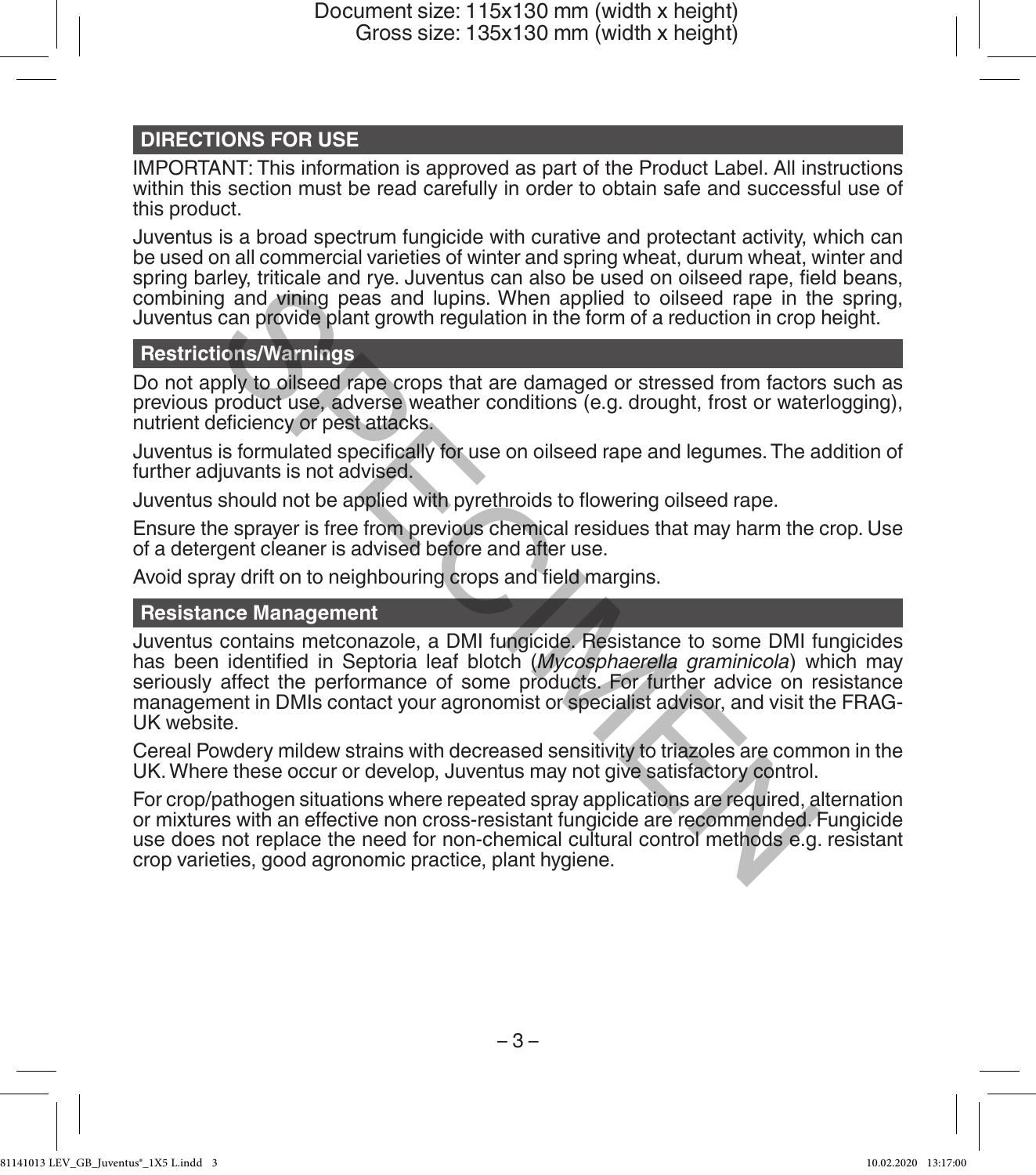### **Crop Specific Information**

#### **Cereals**

Juventus is a broad spectrum fungicide with curative and protectant activity which can be used on all commercial varieties of winter and spring wheat, durum wheat, winter and spring barley, triticale and rye for disease control as summarised below:

|                                                                                                                                                                                                                                                                                            | <b>Winter</b><br>wheat | <b>Spring</b><br>wheat | <b>Durum</b><br>wheat | <b>Winter</b><br>barley | <b>Spring</b><br>barley | <b>Triticale</b> | Rye       |
|--------------------------------------------------------------------------------------------------------------------------------------------------------------------------------------------------------------------------------------------------------------------------------------------|------------------------|------------------------|-----------------------|-------------------------|-------------------------|------------------|-----------|
| Septoria tritici                                                                                                                                                                                                                                                                           | C.                     | C.                     | C.                    |                         |                         | C                |           |
| Yellow rust                                                                                                                                                                                                                                                                                | C.                     | $\mathsf{C}$           | C                     | C.                      | C                       | C                | C.        |
| Brown rust                                                                                                                                                                                                                                                                                 | C                      | C                      | C                     | C                       | C                       | C                | C         |
| Rhynchosporium                                                                                                                                                                                                                                                                             |                        |                        |                       | $\mathsf{R}$            | R                       |                  | <b>MC</b> |
| Net blotch                                                                                                                                                                                                                                                                                 |                        |                        |                       | R                       | R                       |                  |           |
| Powdery mildew                                                                                                                                                                                                                                                                             | <b>MC</b>              | <b>MC</b>              | <b>MC</b>             | <b>MC</b>               | <b>MC</b>               | <b>MC</b>        | <b>MC</b> |
| Ear Fusarium                                                                                                                                                                                                                                                                               | GR                     | GR                     | GR                    |                         |                         | GR               |           |
| $MC = moderate control$<br>$GR =$ good reduction<br>$R = reduction$<br>Time of Application<br>Apply as soon as diseases start to develop in the crop and repeat as required.                                                                                                               |                        |                        |                       |                         |                         |                  |           |
| Application at an early stage of mildew development (not more than 3% infection on<br>any green leaf) will give moderate control. Where mildew has become established, the<br>use of a specific mildewicide will improve control and help prevent the development of<br>resistant strains. |                        |                        |                       |                         |                         |                  |           |
| For optimum results on yellow rust apply before any leaf has more than 1% infection or<br>as a preventative treatment on susceptible varieties after the flag leaf has fully emerged<br>$(GS 39)$ .                                                                                        |                        |                        |                       |                         |                         |                  |           |
| Good reduction of ear Fusarium may be achieved when applied between full ear<br>emergence and anthesis complete (GS 69).                                                                                                                                                                   |                        |                        |                       |                         |                         |                  |           |
| For control of brown rust treat susceptible varieties as soon as rust is seen and spray                                                                                                                                                                                                    |                        |                        |                       |                         |                         |                  |           |

For control of brown rust treat susceptible varieties as soon as rust is seen and spray more resistant varieties before any of the top three leaves have more than 1-2% infection. Spray as soon as net blotch is seen on any of the top three leaves. A further treatment will be necessary where disease is well established

Rate of Application

1.0 l/ha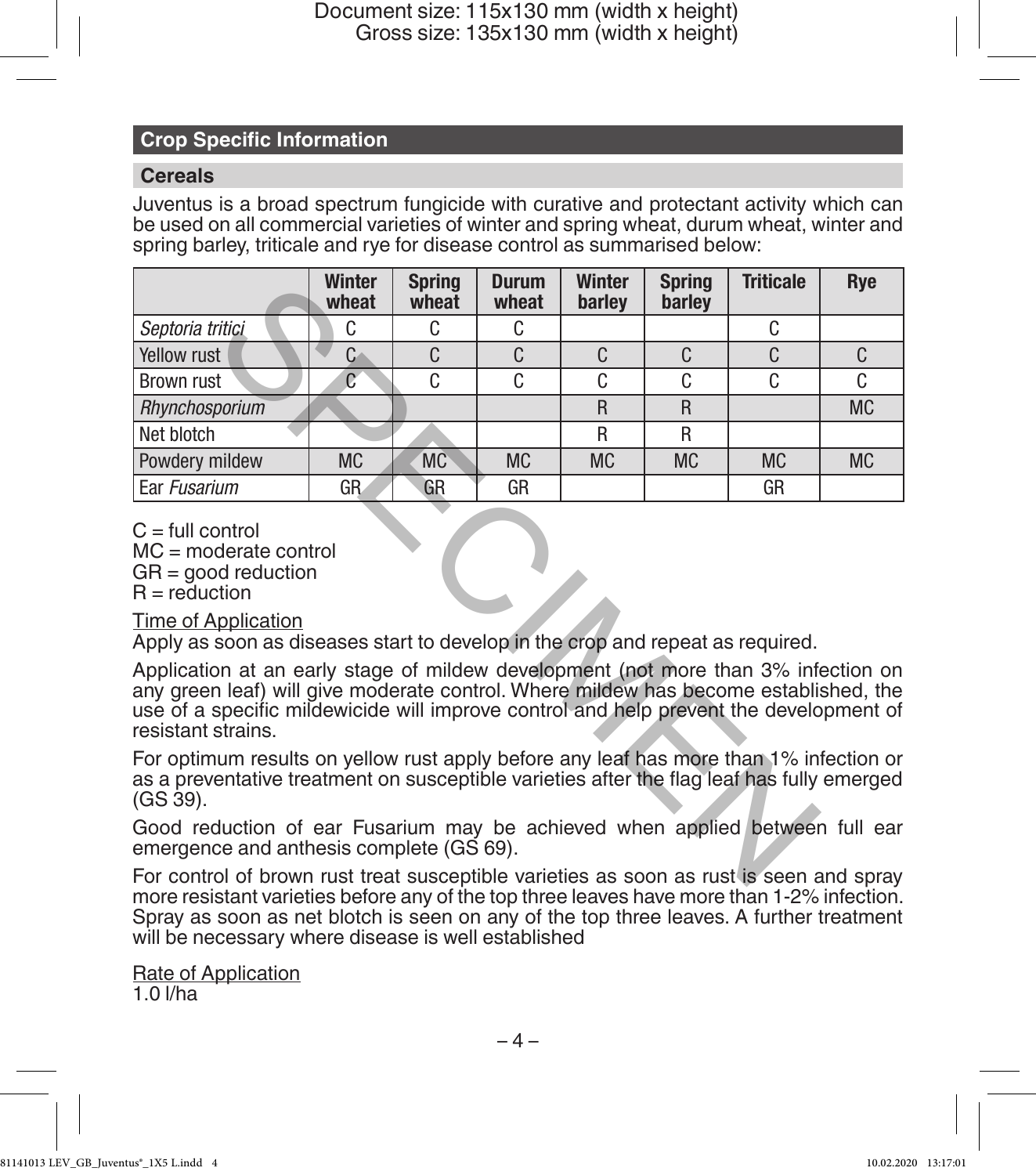#### **Oilseed rape**

All varieties of oilseed rape may be treated.

#### Disease control

Juventus provides control of *Alternaria*, and a reduction of phoma leaf spot, phoma stem canker (*Phoma lingam*) and light leaf spot.

|                                                                                                                                                                         | Alternaria spp | Phoma leaf spot &<br>phoma stem canker<br>(Phoma lingam) | Light leaf spot |  |
|-------------------------------------------------------------------------------------------------------------------------------------------------------------------------|----------------|----------------------------------------------------------|-----------------|--|
| Oilseed rape                                                                                                                                                            | Control        | Reduction                                                | Reduction       |  |
| Time of Application<br>Apply as soon as diseases start to develop, and repeat as required.<br>Rate of Application<br>$0.8$ $I/ha$ .                                     |                |                                                          |                 |  |
| Crop height reduction<br>When applied to oilseed rape in the spring, Juventus can provide plant growth regulation<br>in the form of a reduction in crop height.         |                |                                                          |                 |  |
| Time of Application<br>Apply during stem extension in the spring, once the oilseed rape crop is actively growing<br>$(GS 31-51)$                                        |                |                                                          |                 |  |
| Rate of Application<br>$0.8$ $I/ha$ .                                                                                                                                   |                |                                                          |                 |  |
| <b>Combining Peas, Vining Peas, Field Beans and Lupins</b>                                                                                                              |                |                                                          |                 |  |
| All varieties of peas and field beans may be treated.                                                                                                                   |                |                                                          |                 |  |
| Consult processor before using on vining peas grown for processing.                                                                                                     |                |                                                          |                 |  |
| Safety to lupins has not been established. If possible, a small area of the lupin crop<br>should be treated before treating the whole crop.                             |                |                                                          |                 |  |
| Disease control<br>Juventus can be used for the reduction of Ascochyta and Mycosphaerella species, the<br>reduction of <i>Botrytis</i> and the control of rust on peas. |                |                                                          |                 |  |

#### Time of Application

#### **Crop height reduction**

#### Time of Application

## Rate of Application

## **Combining Peas, Vining Peas, Field Beans and Lupins**

#### Disease control

|                                | Ascochvta                | Mycosphaerella           | <b>Botrvtis</b>          | Rust    |
|--------------------------------|--------------------------|--------------------------|--------------------------|---------|
| Combining peas,<br>Vining peas | Reduction                | Reduction                | Reduction                | Control |
| <b>Field beans</b>             | $\overline{\phantom{0}}$ | $\overline{\phantom{0}}$ | $\overline{\phantom{0}}$ | Control |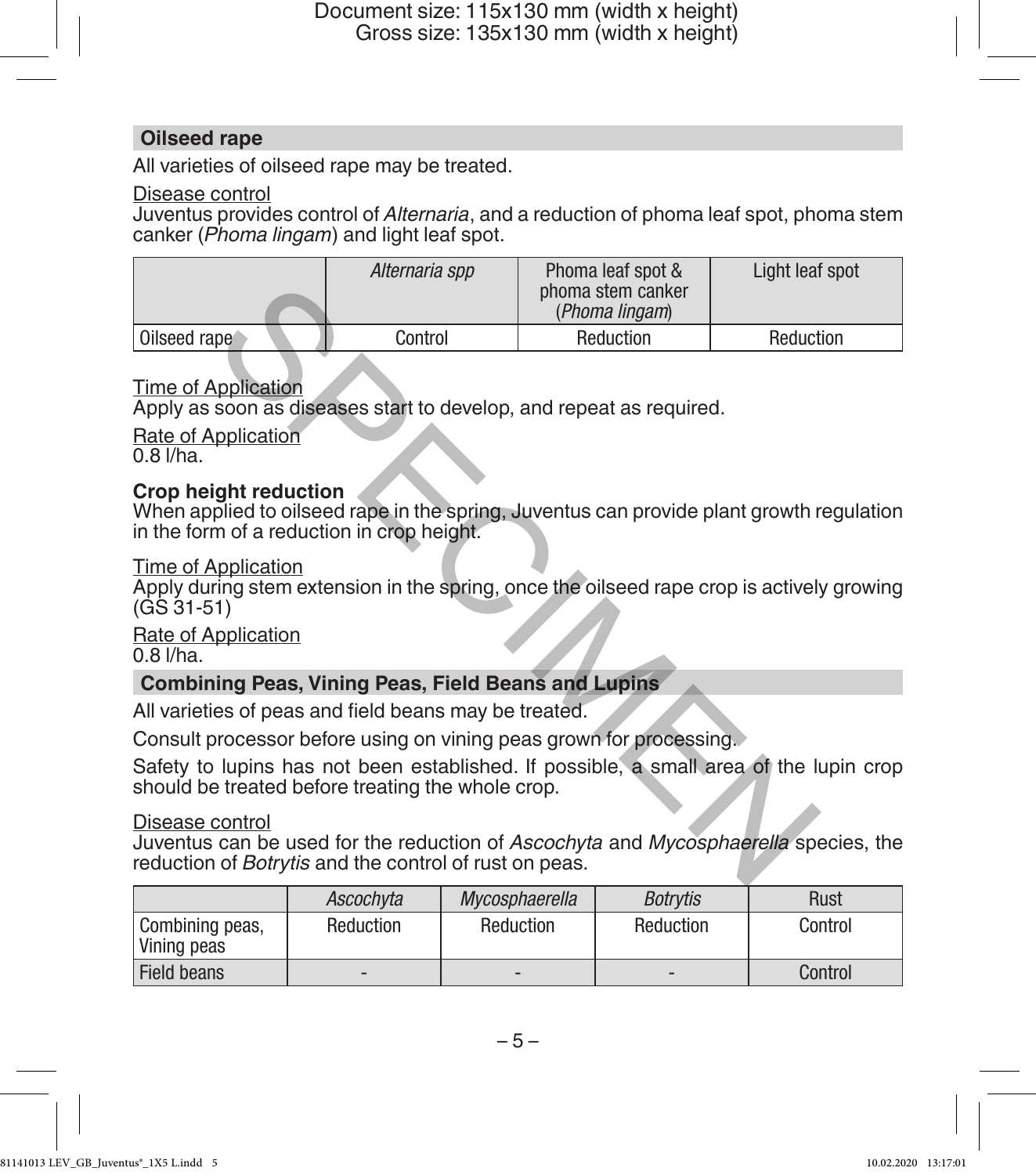#### Qualified Minor Use Recommendations

Juventus can be used for the reduction of *Ascochyta*, the reduction of *Botrytis* and the control of rust on lupins.

|        | Ascochvta         | Mycosphaerella | <b>Botrvtis</b> | Rust    |
|--------|-------------------|----------------|-----------------|---------|
| Lupins | duction<br>kealir |                | Reduction       | Control |

### Time of Application

| <u>Time of Application</u>                                                                                                                                                                                     |                                                               |                     |                      |                                 |  |  |
|----------------------------------------------------------------------------------------------------------------------------------------------------------------------------------------------------------------|---------------------------------------------------------------|---------------------|----------------------|---------------------------------|--|--|
|                                                                                                                                                                                                                | Ascochyta                                                     | Mycosphaerella      | Botrytis             | Rust                            |  |  |
| Combining peas,<br>Vining peas                                                                                                                                                                                 | Start of flowering*                                           | Start of flowering* | Mid flowering*       | First sign of rust<br>pustules* |  |  |
| Field beans                                                                                                                                                                                                    |                                                               |                     |                      | Start of petal fall*            |  |  |
| Lupins                                                                                                                                                                                                         | start of petal fall*                                          |                     | Start of petal fall* | Start of petal fall*            |  |  |
| $0.8$ $I/ha$ .                                                                                                                                                                                                 | * repeat 3-4 weeks later, if required.<br>Rate of Application |                     |                      |                                 |  |  |
| <b>Following Crops</b>                                                                                                                                                                                         |                                                               |                     |                      |                                 |  |  |
| After treating a cereal, oilseed rape or legume crop with Juventus, the crops listed below<br>may be sown as a following crop:-                                                                                |                                                               |                     |                      |                                 |  |  |
| <b>Beans</b>                                                                                                                                                                                                   | Clover                                                        | Oilseed rape        | Ryegrass             |                                 |  |  |
| Cabbage                                                                                                                                                                                                        | Lettuce                                                       | Onions              |                      | Sugar beet                      |  |  |
| Carrots                                                                                                                                                                                                        | Linseed                                                       | Peas                |                      | Sunflower                       |  |  |
| Cereals                                                                                                                                                                                                        | Maize                                                         | Potatoes            |                      |                                 |  |  |
| The effects of Juventus on other crops has not been assessed.                                                                                                                                                  |                                                               |                     |                      |                                 |  |  |
| <b>Mixing and Application</b>                                                                                                                                                                                  |                                                               |                     |                      |                                 |  |  |
| <b>Mixing</b>                                                                                                                                                                                                  |                                                               |                     |                      |                                 |  |  |
| Never prepare more spray solution than is required.<br>Three quarters fill the tank with water and start the agitation.<br>To ensure thorough mixing of the product, invert the container several times before |                                                               |                     |                      |                                 |  |  |

## \* repeat 3-4 weeks later, if required.

#### **Following Crops**

| Beans   | Clover  | Oilseed rape | Ryegrass   |
|---------|---------|--------------|------------|
| Cabbage | Lettuce | Onions       | Sugar beet |
| Carrots | Linseed | Peas         | Sunflower  |
| Cereals | Maize   | Potatoes     |            |

## **Mixing and Application**

#### **Mixing**

To ensure thorough mixing of the product, invert the container several times before opening.

Add the required quantity of Juventus to the spray tank while re-circulating.

Fill up the tank with water and continue agitation until spraying is completed.

On emptying the container, rinse container thoroughly by using an integrated pressure rinsing device or manually rinsing three times.

Add washings to spray tank at time of filling and dispose of container safely.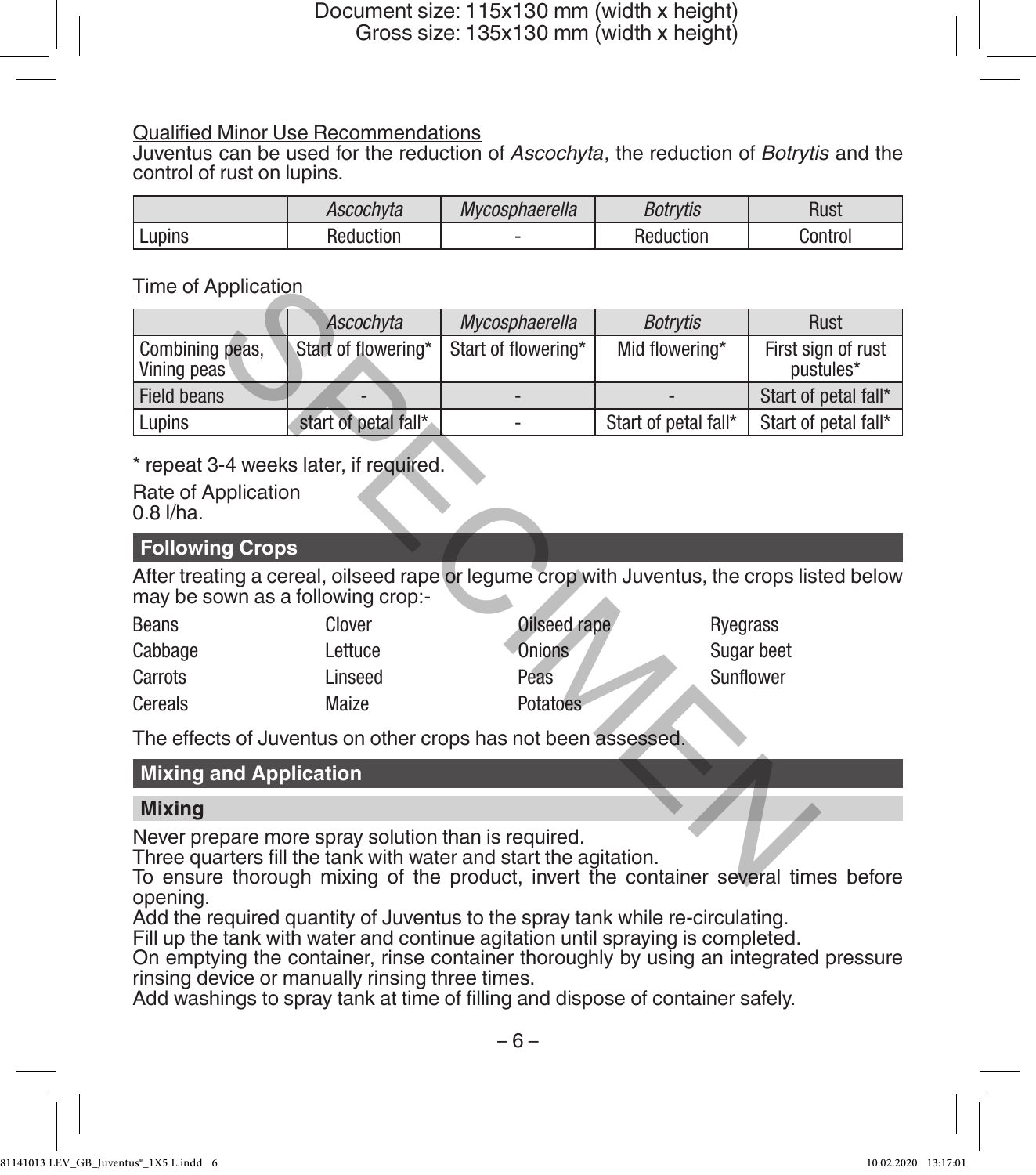#### **Application**

In cereals apply Juventus in 200 to 300 l/ha water

In oilseed rape and legumes apply Juventus in 200-400 l/ha water.

Apply as a MEDIUM spray, as defined by BCPC. In dense crops use the higher volume to achieve adequate penetration and good coverage of the crop

To ensure optimum spray coverage and minimize spray drift, adjust the spray boom to the appropriate height above the crop, in according to guidance provided by the sprayer and/or nozzle manufacture.

#### Qualified approval

| the appropriate height above the crop, in according to guidance provided by the sprayer<br>and/or nozzle manufacture.<br>Sprayers should be thoroughly cleaned out immediately after use                                                                                                  |                        |                             |
|-------------------------------------------------------------------------------------------------------------------------------------------------------------------------------------------------------------------------------------------------------------------------------------------|------------------------|-----------------------------|
| <b>Qualified approval</b><br>Juventus may be applied in reduced water volumes as specified in the table below,<br>although efficacy at this reduced volume has not been evaluated. Application of this<br>product at reduced-volume is at user's risk with regard to biological efficacy. |                        |                             |
| <b>Crop</b>                                                                                                                                                                                                                                                                               | Rate                   | <b>Minimum water volume</b> |
| Winter wheat, Spring wheat,<br>Durum wheat, Winter barley,<br>Spring barley, Triticale, Rye                                                                                                                                                                                               | 1.0 litres per hectare | 110 litres per hectare      |
| Oilseed rape, Peas, Beans,<br>Lupins                                                                                                                                                                                                                                                      | 0.8 litres per hectare | 90 litres per hectare       |
|                                                                                                                                                                                                                                                                                           |                        |                             |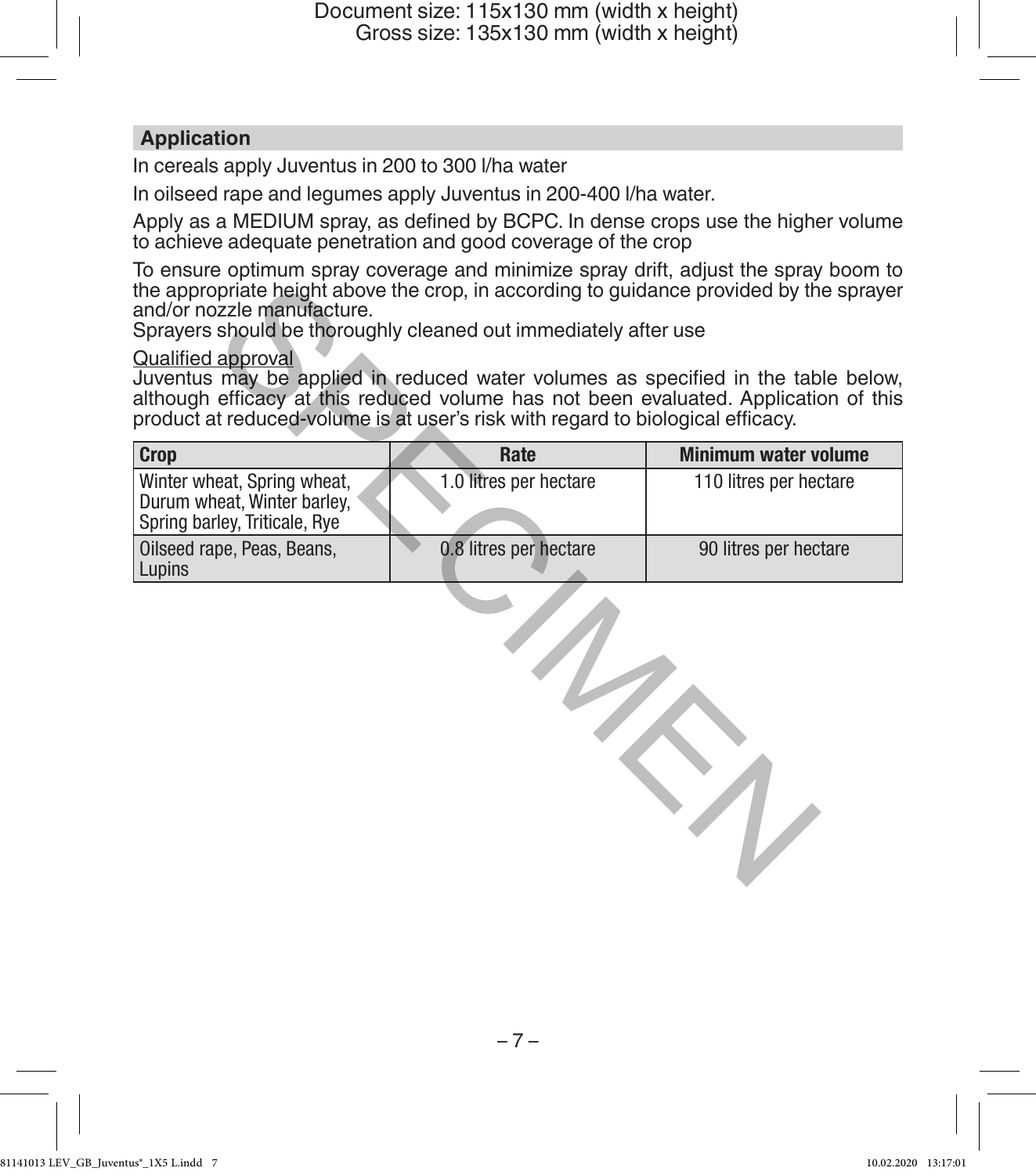#### **The following does not form part of the authorised label text.**

With many products there is a general risk of resistance developing to the active ingredients. For this reason a change in activity cannot be ruled out. It is generally impossible to predict with certainty how resistance may develop because there are so many crop and use connected ways of influencing this. We therefore have to exclude liability for damage or loss attributable to any such resistance that may develop. To help minimise any loss in activity the BASF recommended rate should in all events be adhered to.

Numerous, particularly regional or regionally attributable, factors can influence the activity of the product. Examples include weather and soil conditions, crop plant varieties, crop rotation, treatment times, application amounts, admixture with other products, appearance of organisms resistant to active ingredients and spraying techniques. Under particular conditions a change in activity or damage to plants cannot be ruled out. The manufacturer or supplier is therefore unable to accept any liability in such circumstances. All goods supplied by us are of high grade and we believe them to be suitable, but as we cannot exercise control over their mixing or use or the weather conditions during and after application, which may affect the performance of the material, all conditions and warranties, statutory or otherwise, as to the quality or fitness for any purpose of our goods are excluded and no responsibility will be accepted by us for any damage or injury whatsoever arising from their storage, handling, application or use; but nothing should be deemed to exclude or restrict any liability upon us which cannot be excluded or restricted under the provisions of the Unfair Contract Terms Act 1977 or any similar applicable law. ed to.<br>
Institutional or regionally attributable, factors can influe for the product. Examples include weather and soil conditions, circle of the product. Examples include weather and soil conditions, circle production and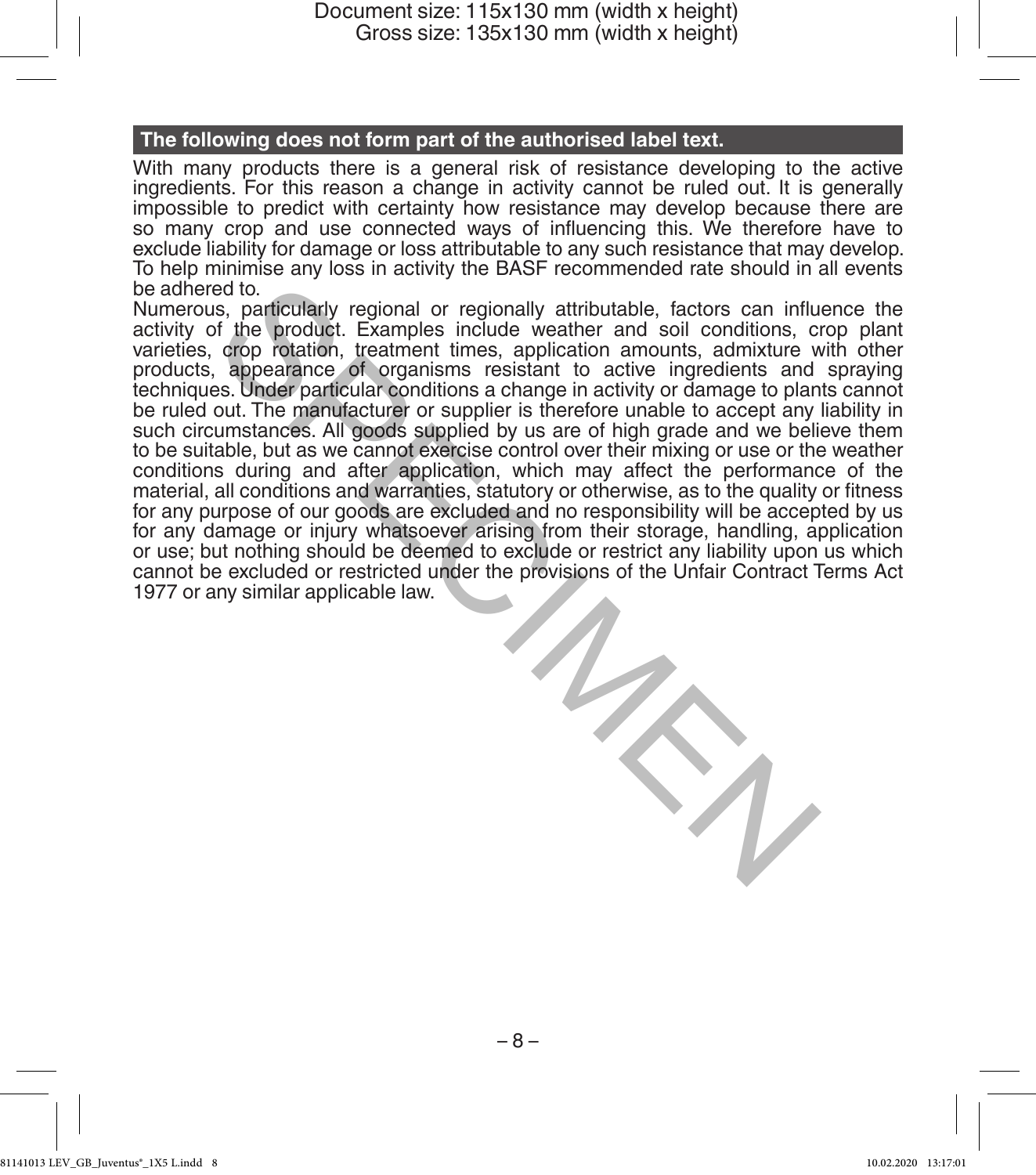## **Section 6 of the Health and Safety at Work Act**

#### **Additional Product Safety Information**

The product label provides information on a specific pesticidal use of the product; do not use otherwise, unless you have assessed any potential hazard involved, the safety measures required and that the particular use has "off-label" approval or is otherwise permitted under the Plant Protection Products Regulations.

The information on this label is based on the best available information including data from test results.

### **Safety Data Sheet**

To access the Safety Data Sheet for this product scan the QR code or use the weblink below:



bit.ly/Juventus\_UK\_sds Alternatively, contact your supplier.